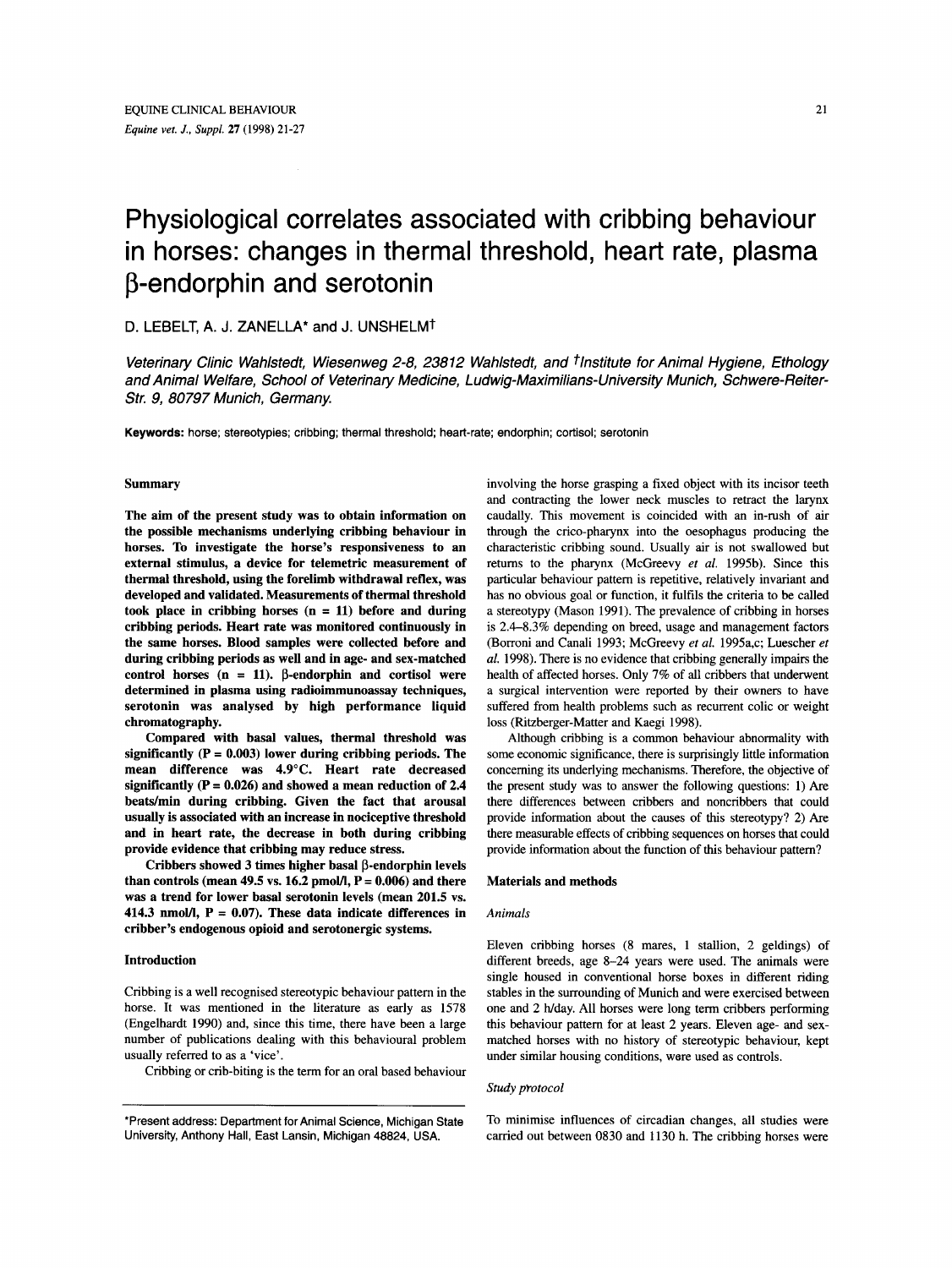22 Cribbing behaviour contracts of the contract of the contract of the contract of the contract of the contract of the contract of the contract of the contract of the contract of the contract of the contract of the contrac



Fig 1: Sensor unit of the device for thermal threshold measurement *consisting of a heating element, a thermocouple and a shake switch.* 

videotaped in their home boxes and measurements of nociception and blood sampling took place under basal conditions (basal = no stereotypic behaviour for at least 30 min) and during cribbing periods (cribbing = cribbing for at least 15 min with no interruption longer than 2 min). Heart rate was recorded continuously in the cribbing horses during the complete observation period (0830-1130 h).

Blood samples of cribbers were collected by jugular puncture under conditions described above and, additionally, in the control horses under basal conditions (control). Blood withdrawal took place without restraining the horses and no aversive reaction to the procedure was observed. All basal samples of cribbers and control horses were collected between 0845 and 0930 h, the cribbing samples between 0945 and 1100 h.

#### *Nociception*

To study the horse's response to an external stimulus a device for remote controlled measurement of nociceptive threshold was developed and validated. The equipment consisted **of** a microprocessor based control unit, a sensor unit including a heating element, a thermocouple and a shake switch (Fig **I),** an infrared receiver and an infrared transmitter. The control unit mounted on the horse's back using a common leather girth was connected with the infrared receiver and with the sensor unit placed under a bandage in the fetlock region of the left forelimb (Fig 2). After a measurement was released by the infrared transmitter, a steady increase in temperature was delivered to the fetlock region. As soon as the individual thermal threshold was reached the animal reacted by withdrawing its limb, a movement that activates the shake-switch integrated in the

**TABLE 1: Repeated measurements of thermal threshold ("C) in 5 mares on 2 consecutive days** 

| Horse No | Day No |              | 2            | 3            |
|----------|--------|--------------|--------------|--------------|
|          | 2      | 52.2<br>59.7 | 54.4<br>58.7 | 54.2<br>58.8 |
| П        | 2      | 54.1<br>57.1 | 53.8<br>51.5 | 56.5<br>54.5 |
| Ш        | 2      | 55.1<br>61.6 | 56.7<br>63.9 | 55.6<br>63.5 |
| IV       | 2      | 62.3<br>58.0 | 62.6<br>59.0 | 62.0<br>59.6 |
| v        | 2      | 63.9<br>59.0 | 65.2<br>60.0 | 62.2<br>58.6 |



*Fig 2: Equipment for remote controlled measurement* of *nociceptive threshold mounted on a cribbing horse.* 

sensor unit and interrupts the heating process. The cut-off temperatures of several measurements recorded by the thermocouple were stored in the control unit. A hand-held computer with a commercial terminal software (Windows 3.1)' was used to export stored data from the control unit for further analysis and to define the maximum cut-off temperature and the temperature profile. During the present study, temperature increase was  $1^{\circ}$ C/s, the maximum cut-off temperature was set 5°C above the first measured cut-off temperature. To validate the procedure repeated measurements (3 times, 10 min intervals) were done in *5* mares on 2 consecutive days.

Depending on spontaneous behaviour of the individual horses, between 1 and 3 measurements were done under basal conditions and during cribbing periods respectively. Results of these measurements were grouped to a mean basal and mean cribbing value for each horse. Additionally, a statistical comparison between the first and the second individual basal measurement was performed to identify potential changes of thermal threshold caused by repeated measurements.

#### *Heart rate*

Heart rate was recorded continuously using the Polar Sport Tester2, a device developed for use in human athletes. The electrodes were fixed at the left side of the thorax by means of the leather girth described above. The receiver was placed in a small pocket close to the transmitting electrode unit. Mean heart rate in beats/min (bpm) was stored in 5 s intervals. After transferring data to a PC by help of an interface it was analysed using the software package Polar heart rate analysing for Windows Ver.  $5.0<sup>2</sup>$ .

Basal heart rate was compared with data obtained during cribbing periods (mean 30 min before vs. mean of first 30 min during, a cribbing period). Additionally, a comparison between heart rate variability calculated as coefficient of variation (V%) during the periods described before was performed.

# /I- *endorphin*

Blood was collected in ice-cold polypropylene tubes containing EDTA (1 mg/ml). Samples were kept in crushed ice until they were centrifuged at 3,000 **g** for 10 min at 4°C. Aliquots of plasma were acidified by addition of acetic acid to a final concentration of 0.1 mol/l, placed on dry ice immediately and stored at -80°C until further processing.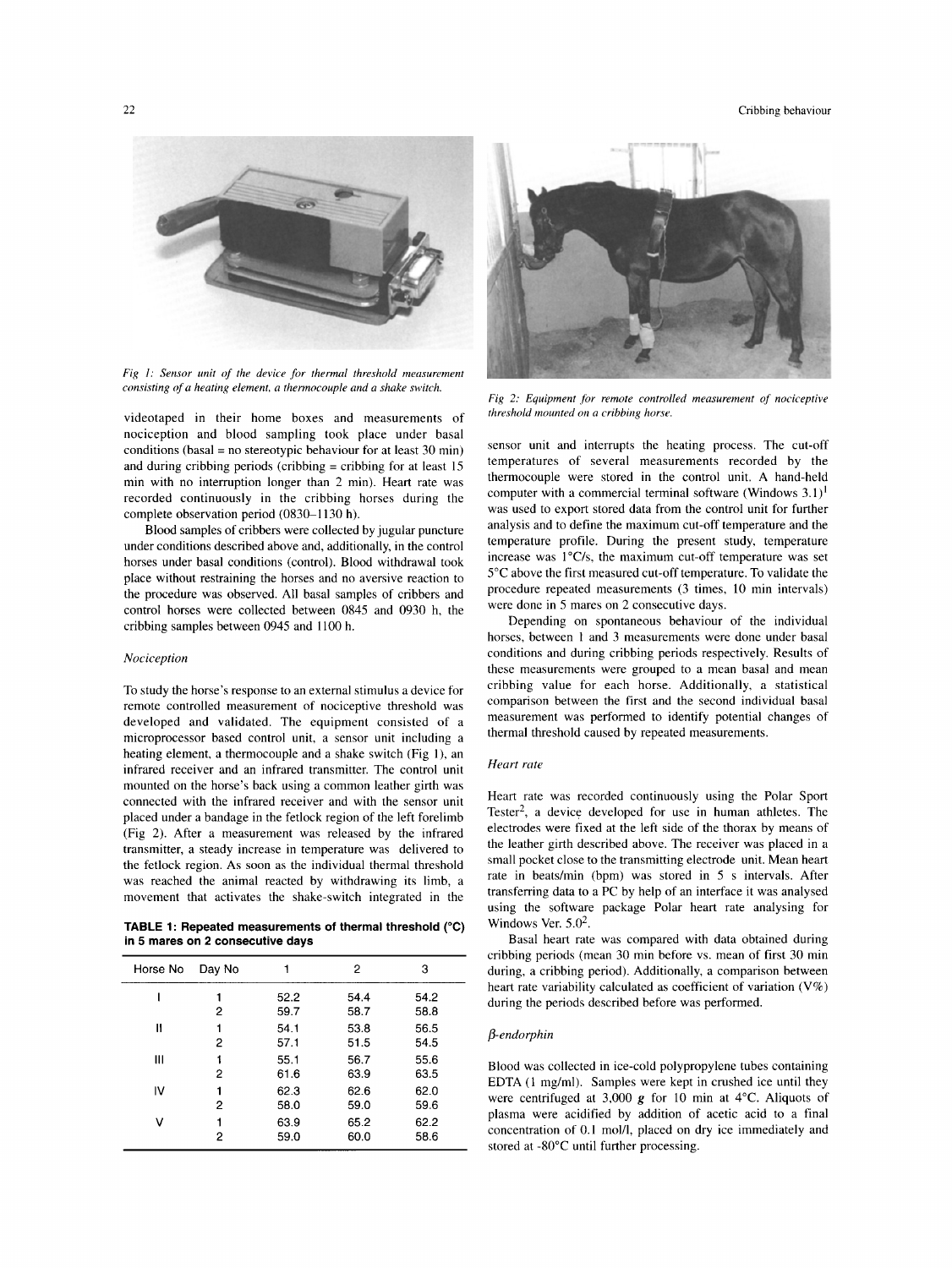

*Fig 3: Thermal threshold* [°C] *in dependence on behaviour of cribbing horses*  $(n = 11)$ *. Results are presented as mean*  $\pm$  *s.e.* \*\**Indicates a highly significant difference* (P $\leq$ 0.01).



*Fig 4: Heart-rate frequency [bpm] and variability [V%] in dependence on behaviour of cribbing horses (n* = *11). Results are presented as mean f f s.e. \*Indicates a significant difference (P* $\leq$ *0.05).* 

Peptides were extracted from plasma samples by reverse phase chromatography using 200 mg C<sub>18</sub>- Sep-Columns<sup>3</sup> at 4°C using ice cold reagents. A vacuum manifold  $(FA-2100)^3$ , was used to control flow rate. After defrosting plasma samples were mixed with an equal amount of buffer A (0.1% trifluor acetic acid) before they were centrifuged at 24,000 **g** for 20 min at 4°C. After activation of the columns by passing 1 ml of 60% acetonitrile in buffer A (= buffer B) followed by 15 **ml** of buffer A, the samples were placed in the columns (flow rate  $= 1$  ml/min). The columns were washed by 15 ml of buffer A, peptides were extracted by  $3$  ml of buffer B (flow rate = 1 ml/min) and dried using a vacuum concentrator  $(SpeedVac)^4$ . Recovery was tested using radiolabelled  $\beta$ -endorphin<sup>3</sup> and showed to be 79.8%.

P-endorphin was measured using a commercial radioimmunoassay kit (RIK  $8616$ <sup>3</sup>. According to the supplier's information, the cross-reactivity with equine  $\beta$ -endorphin was 100%. P-endorphin concentrations were calculated using the software package MultiCalc  $2.0<sup>5</sup>$ . Recovery of equine  $\beta$ -endorphin<sup>3</sup> added to horse double striped plasma was 68.3%. Intra-assay coefficient of variation was 4.6%. To avoid influence of inter-assay variation all samples were analysed in one assay.

#### *Cortisol*

Plasma cortisol concentrations were measured after ethanol



*Fig 5: Plasma P-endorphin, cortisol and serotonin levels in control horses (n* = *11) and in cribbing horses (n* = *11) in dependence on their behaviour ('basal' and 'cribbing'). Results are presented as mean*  $\pm$  *s.e. \*\*Indicates a highly significant difference (EO.Ol), [\*I indicates a nonsignificant trend (P* $\leq$ 0.1).

extraction by a radioimmunoassay technique as previously described (Lebelt *et al.* 1996). Recovery of hydrocortisone<sup>6</sup> added to horse double stripped plasma was 81.6%. Intra-assay coefficient of variation was 3.2%. To avoid influence of interassay variation all samples were processed in one assay.

#### *Serotonin*

Plasma serotonin concentrations were determined by High Performance Liquid Chromatography (HPLC) with electrochemical detection (ECD). Measurements were performed in duplicates using a commercial HPLC  $kit^7$  for plasma serotonin measurement consisting of a C18 reverse phase HPLC column and all reagents needed. **N**methylserotonin is used as internal standard. Serotonin concentrations are calculated by help of the software package System Gold Ver.  $7.11<sup>8</sup>$ . Recovery of serotonin<sup>6</sup> added to horse double stripped plasma was 93% (corrected for recovery of internal standard). Intra-assay coefficient of variation was 5.3%.

# *Statistical analysis*

All statistical analysis was performed by two-tailed nonparametric test procedures using the software package WinStat Ver 3.1<sup>9</sup>.

Comparison between cribbers and controls was done by Mann-Whitney U-test, comparison between the cribber's basal and cribbing values by Wilcoxon matched pair *t* test. The relationship between P-endorphin basal levels and age of the horses was investigated by Kendall's rank correlation coefficient. For all tests P 
solo 30.05 was accepted as significant (\*), P $\leq$ 0.01 as highly significant (\*\*) and P $\leq$ 0.1 considered to indicate a trend  $({*}]$ .

All results are presented as mean  $\pm$  s.e. The range is given in parenthesis.

#### **Results**

#### *Nociception*

The validation study showed marked inter-individual variation in thermal threshold and also intra-individual variation comparing the different experimental days (Table 1). But within one experimental day, no significant increase or decrease of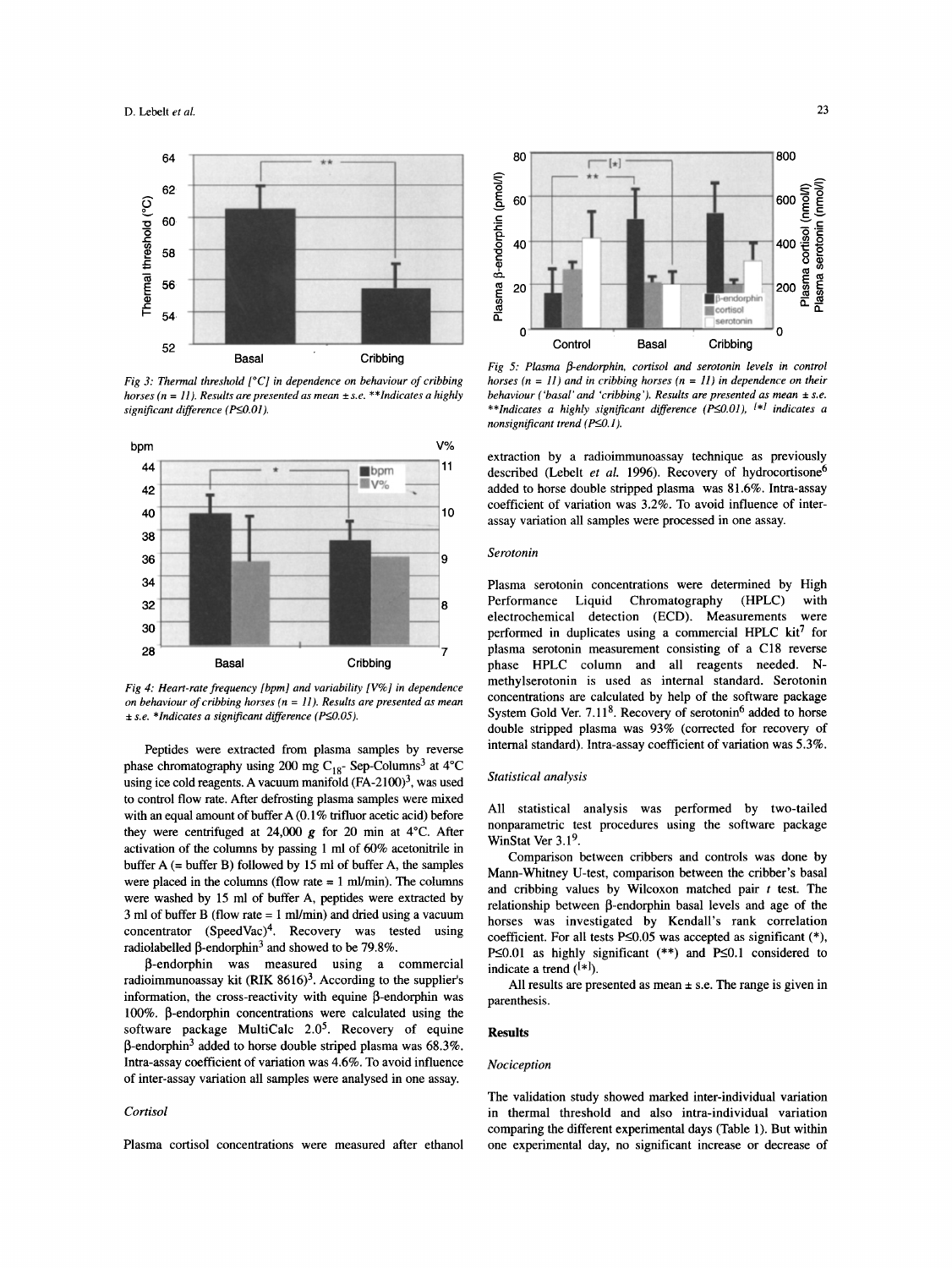thermal threshold could by identified with repeated measurements (Friedman 2 way analysis of variance, 3 groups, 10 cases,  $\chi r^2 = 0.667$ , P = 0.717).

**As** shown in Figure 3, there was a highly significant difference in thermal threshold between basal and cribbing values with lower levels during cribbing periods (Wilcoxon matched pair *t* test,  $n = 11$ ,  $z = -2.936$ ,  $P = 0.003$ ). The mean basal value was 60.5 \* 1.6"C (51.5-68.4"C) vs. 55.6 *i* -1.6"C (49.1-66.7"C) during cribbing periods. The mean difference was  $-4.9 \pm 0.9$ °C (-1.6 to -11.3°C).

No significant difference was found comparing the first with the second basal value (Wilcoxon matched pair  $t$  test,  $n = 9$ ,  $z = -1.192$ ,  $P = 0.233$ ).

## *Heart rate*

Mean heart frequency and heart-rate variation are shown in Figure 4. Heart rate recorded during cribbing periods was significantly lower when compared with basal values (Wilcoxon matched pair *t* test,  $n = 11$ ,  $z = -2.223$ ,  $P = 0.026$ ). The mean basal heart rate was  $39.4 \pm 1.6$  bpm (32.3–50.2 bpm) and 37.0  $\pm$ 1.1 bpm (30.5-51.4 bpm) during cribbing periods. The mean difference was  $-2.4 \pm 0.8$  bpm  $(-5.7 \text{ to } +1.2 \text{ bpm}).$ 

There was no significant difference between heart rate variability comparing basal with cribbing periods (Wilcoxon matched pair *t* test,  $n = 11$ ,  $z = -0.089$ ,  $P = 0.929$ ). The mean coefficient of variance during basal periods was  $8.8 \pm 1.0\%$  $(3.6-15.2%)$  and during cribbing periods  $8.9 \pm 0.9\%$  (5.9-14.5%).

## */?-endorphin*

Mean plasma P-endorphin levels are shown in Figure *5.* There was a highly significant difference between basal  $\beta$ -endorphin levels in cribbers and controls with 3 times higher concentrations in the cribbers (Mann-Whitney U-test, n = 22, **z**   $= -2.725$ ,  $P = 0.006$ ). Mean basal plasma  $\beta$ -endorphin level in the cribbers was  $49.5 \pm 14.8$  pmol/l  $(7.3-146.0 \text{ pmol/l})$  and in the controls 16.2  $\pm$  10.3 pmol/l (0.3-124.6 pmol/l). No significant difference was found comparing the cribber's basal and cribbing  $\beta$ -endorphin values (Wilcoxon matched pair *t* test,  $n = 11$ ,  $z = -0.357$ ,  $P = 0.721$ . The mean  $\beta$ -endorphin concentration during cribbing periods was  $52.7 \pm 14.8$  pmol/l  $(8.3 - 47.9 \text{ pmol/l}).$ 

There was a significant positive correlation between age and basal plasma  $\beta$ -endorphin concentrations as well in the cribbers (Kendall correlation coef.,  $n = 11$ ,  $(\tau = 0.6, z = 2.569, P = 0.009)$ ) as in the controls (n = 11, ( $\tau$  = 0.496, z = 2.123, P = 0.034).

## *Cortisol*

Mean plasma cortisol levels are shown in Figure *5.* There was no significant difference between basal values of cribbers and controls (Mann-Whitney U-test,  $n = 21$ ,  $z = -1.197$ ,  $P = 0.231$ ) or between the cribbers basal and cribbing values (Wilcoxon matched pair *t* test,  $n = 10$ ,  $z = -0.255$ ,  $P = 0.799$ ). Mean basal plasma cortisol level in the cribbers was  $215.7 \pm 21.3$  nmol/l (130.9–350.2 nmol/l) and in the controls  $267.6 \pm 31.8$  nmol/l (132.4–504.1 nmol/l). The mean cribbing value was 195.4  $\pm$ 13.5 nmol/l (138.6-260.1 nmol/l).

#### *Serotonin*

Mean plasma serotonin levels are shown in Figure *5.* There was a

trend indicating lower basal serotonin levels in cribbers compared with controls (Mann-Whitney U-test,  $n = 22$ ,  $z = -1.806$ ,  $P = 0.071$ ). Mean basal plasma serotonin level in the cribbers was  $201.5 \pm 60.2$  nmol/l (5.7–522.7 nmol/l) and in the controls 414.3  $\pm$  109.5 nmol/l (70.4-1,249.6 nmol/l). No difference was found comparing the cribbers basal and cribbing values (Wilcoxon matched pair *t* test,  $n = 11$ ,  $z = -1.245$ ,  $P = 0.213$ ). The mean serotonin concentration during cribbing periods was  $307.6 \pm 70.4$ nmoM (30.1-818.3 nmol/l).

#### **Discussion**

The aim of this study was to monitor different physiological parameters in cribbing horses. Measures were taken before and during cribbing periods and a comparison using age-matched control animals was carried out. By keeping the horses in a familiar environment and using video recording and a remote controlled device to access thermal threshold, the present work offered new approaches to study physiological responses associated with cribbing in horses. Perhaps, better information would have been obtained if more frequent blood sampling had been carried out, but it could have caused disturbance of spontaneous behaviour and have influenced the physiological parameters which were monitored.

#### *Nociception*

Changes in responsiveness in association with stereotypies have been proposed by Cronin (1985), Broom (1988) and Sambraus and Radke (1989). In the present study, measurement of thermal threshold was used as an example for the horse's reaction to an external stimulus. Unlike the data reported previously for other species (Rushen *et al.* 1990; Zanella 1992), measurements immediately during the abnormal behaviour performance were taken using a remote controlled device. It is probable that the appearance of an investigator using a hand-held equipment may have interrupted the cribbing periods or interfered with the animal's reaction to the stimulus.

Different methods to measure nociceptive reaction to determine the effectiveness of analgesic substances are described in the literature. Usually these procedures are based on a measurement of the latency to a defined thermal or mechanical stimulus (Pippi and Lumb 1979; Kammerling *et al.* 1985). **As**  there is evidence that recording threshold instead of latency may be the more exact method (Nolan *et al.* 1987) devices measuring the reaction to a continuously increasing temperature or pressure have been developed (Nolan *et al.* 1987; Chambers *et al.* 1990). Based on a procedure described for the use in sheep (Nolan *et al.*  1987), the remote-controlled device used in this study has been constructed using the natural withdrawal reflex and a shake switch to interrupt the heating procedure. The equipment described here fulfils all ethical requirements for the measurement of nociceptive threshold formulated by Nolan *et al.* (1987): **1)** the stimulus should be the minimum necessary to produce a measurable response, 2) the response should be a natural one to the animal, 3) the stimulus should terminate rapidly once the response has occurred and 4) there should be an upper cut-off of the stimulus to prevent tissue damage. Given the fact that, although marked differences in the individual threshold temperatures have been observed, there was no evidence indicating sensitisation or adaptation to repeated measurements, the technique described offers a reliable method for remote controlled measurement of thermal threshold in free moving horses.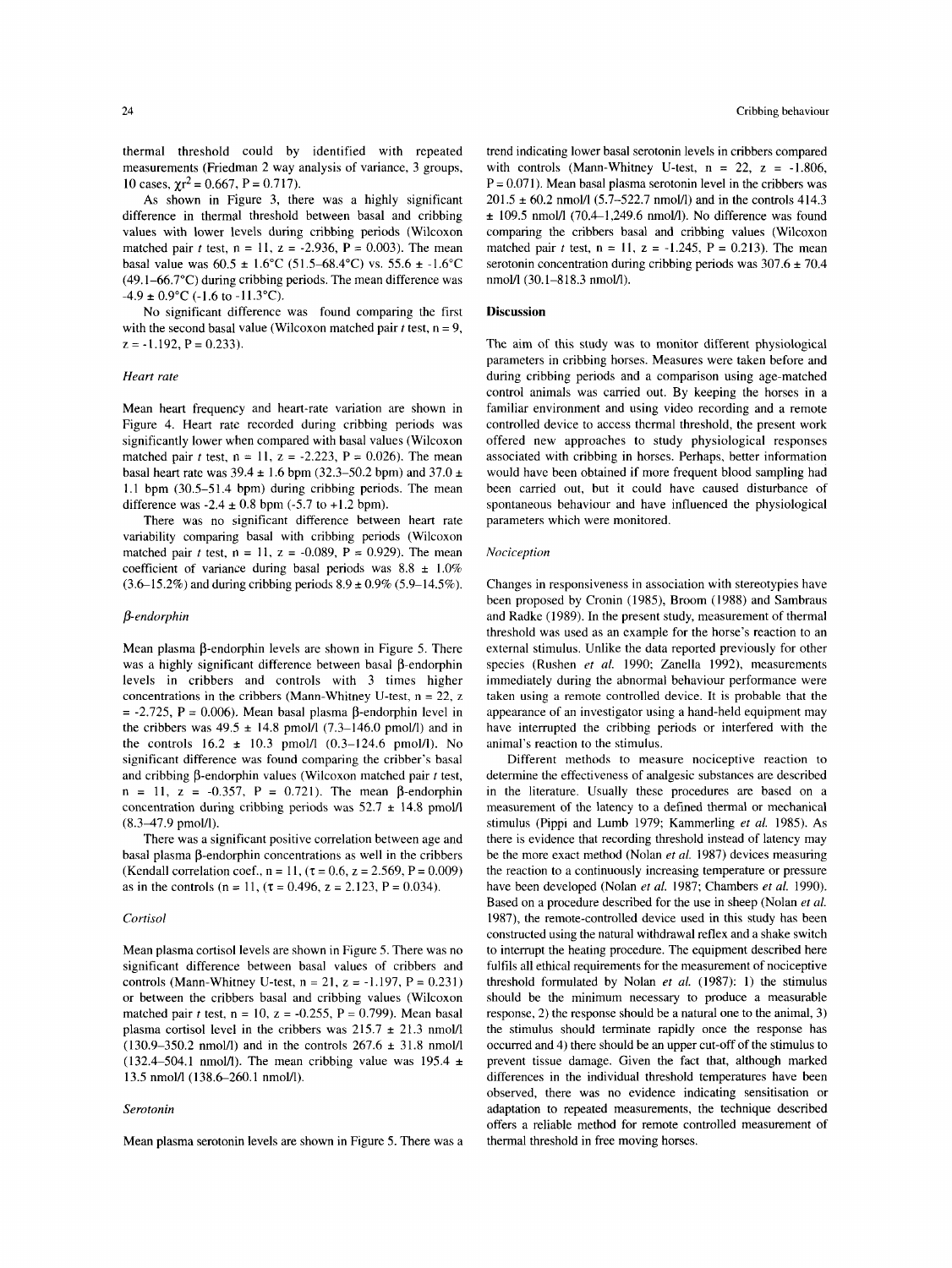Compared with basal values thermal threshold was significantly lower during cribbing periods. This result is in contrast to the previously postulated ideas of a reduced perception of aversive environmental stimuli during stereotypic behaviour patterns (Cronin 1985; Broom 1988; Sambraus and Radke 1989). However, the present data support findings in sows, showing a negative correlation between time spent performing stereotypic behaviour and tail flick latency (Rushen *et al.* 1990; Zanella 1992). Given the fact that stress or arousal is usually associated with an increase in nociceptive threshold (Amit and Galina 1986; Rodgers *et al.* 1988), the decrease during cribbing periods described here may indicate a state of reduced arousal.

#### *Heart rate*

During cribbing periods, heart rate was significantly lower compared with basal values. These results are in agreement with findings of Soussignan and Koch (1985) demonstrating a reduction of heart frequency during leg swinging, a stereotypic movement in children. Also sows were found to have lower heart rate immediately during bouts of stereotypic behaviour (Schouten and Rushen 1993). In contrast to the higher heart rate variability during stereotypic behaviour patterns of autistic humans reported by Hutt and Hutt (1978), no such change in association with cribbing could be identified in the present study.

Changes in heart rate reported here provide evidence for a lower level of arousal during cribbing periods in horses. This finding is supported by recently published preliminary results (Minero *et al.* 1996). The authors were able to demonstrate that heart frequency was lower when horses were cribbing compared to measures taken during other behavioural patterns. Furthermore, their observation that heart rate often rose before cribbing bouts and decreases after cribbing had started agrees with heart rate profiles in some of the cribbers included in the present study.

## *Pendorphin*

Cribbing horses were found to have **3** times higher basal plasma P-endorphin levels when compared to an age- and sex-matched control group showing no stereotypic behaviour. The findings that opioid antagonists such as naloxone or naltrexone, are able to reduce cribbing behaviour (Dodman *et al.* 1987; McBride 1996) gave evidence that  $\beta$ -endorphin or other endogenous opioid peptides may be involved in the regulation of cribbing behaviour. In contrast to the results reported here a previously published work showed  $\beta$ -endorphin levels to be lower in cribbers compared to control horses (Gilham *et al.* 1994) whereas other studies found no differences (McGreevy and Nicol 1995; McBride 1996). These contradictory results may be due to the confounding effect of age on plasma  $\beta$ -endorphin levels in horses (Canali *et al.* 1996) that is confirmed by the present work. Comparisons in plasma  $\beta$ -endorphin levels are of significance only when age-matched control horses are used, a factor which was not taken into consideration in some former studies. An unpublished preliminary study on the relation between stereotypic behaviour in horses and  $\beta$ -endorphin levels using age matched controls supports the findings reported here **(S.**  McDonnell, personal communication).

Although there are data indicating that endogenous opioids can cross the blood brain barrier (Banks and Kastin 1987), peripheral levels of  $\beta$ -endorphin may not reflect concentrations in

the central nervous system (CNS) that should be associated with behavioural changes. Smith *et al.* (1986) were able to demonstrate that acute stress in sheep increases  $\beta$ -endorphin concentrations in plasma but not in cerebrospinal fluid (CSF). The lack of changes in plasma  $\beta$ -endorphin in association with the actual performance of cribbing behaviour does not necessarily exclude such changes in the CNS.

Given the fact that, also in horses plasma  $\beta$ -endorphin is a well established indicator of stress (McCarthy *et al.* 1993; Canali *et al.* 1996) the sustained high levels in cribbing horses may be interpreted as a result of chronic stress. There is some evidence for plasma  $\beta$ -endorphin to be an appropriate parameter to monitor states of chronic stress not detected by glucocorticoids (Janssen  $et$  al. 1995). Hence the elevated  $\beta$ -endorphin levels in cribbers might be interpreted as an indicator of poor welfare.

#### *Cortisol*

Plasma cortisol levels differed neither between cribbers and control horses nor between the cribber's basal and cribbing samples. Due to the general design of the present study it was not possible to collect a sufficient number of blood samples to obtain cortisol profiles. Although the influence of diurnal changes was minimised during the present study, basal cortisol levels in the horse are dependant on ultradian fluctuations (Irvine and Alexander 1994). As point samples may be able to reflect marked changes in situations **of** acute stress, but not slight changes in daytime profile, the present results are no proof that there is no change in cortisol in dependence on cribbing behaviour. There is some evidence from previous work for such changes in plasma cortisol but the results are contradictory. McGreevy and Nicol (1995) reported significantly higher basal cortisol levels in cribbing horses when compared with controls whereas McBride (1996) could not find a difference in basal concentrations.

Assuming that stereotypic behaviour may reduce stress, cortisol levels should increase when animals are prevented from performing this behaviour. McGreevy and Nicol (1995) were able to show that cribbing horses have significantly higher cortisol levels when prevented from cribbing and not offered an alternative occupation such as providing hay. Besides the methodological problems pointed out before, an explanation why there was no change in cortisol during the present study may be that the horses were not disturbed.

Given the fact that cribbers have marked elevated basal 0-endorphin levels one should also consider that endogenous opioids could inhibit the hypothalamus-pituitary-adrenocortical (HPA) axis in horses (Alexander and Irvine 1995). Long term increase of  $\beta$ -endorphin as a result of chronic stress is thought to have an inhibitory effect on the adrenocortical reactivity (Janssen *et al.* 1995) which is why  $\beta$ -endorphin and not cortisol may be the more useful parameter to monitor situations of chronic stress.

#### *Serotonin*

Although this study failed to identify significant changes in serotonin levels, there was a trend for lower basal concentrations in cribbing horses compared to controls. There is some evidence from the literature that a deficiency of the neurotransmitter serotonin or 5-hydroxytryptamine (5-HT) may play an important role in the control of stereotypic behaviour. Most of these data is based on the use of serotonin agonists, inhibiting the transmitter re-uptake at central **5-HT** receptors, in the treatment of obsessivecompulsive disorders in man (Rapoport 1988) and in certain kinds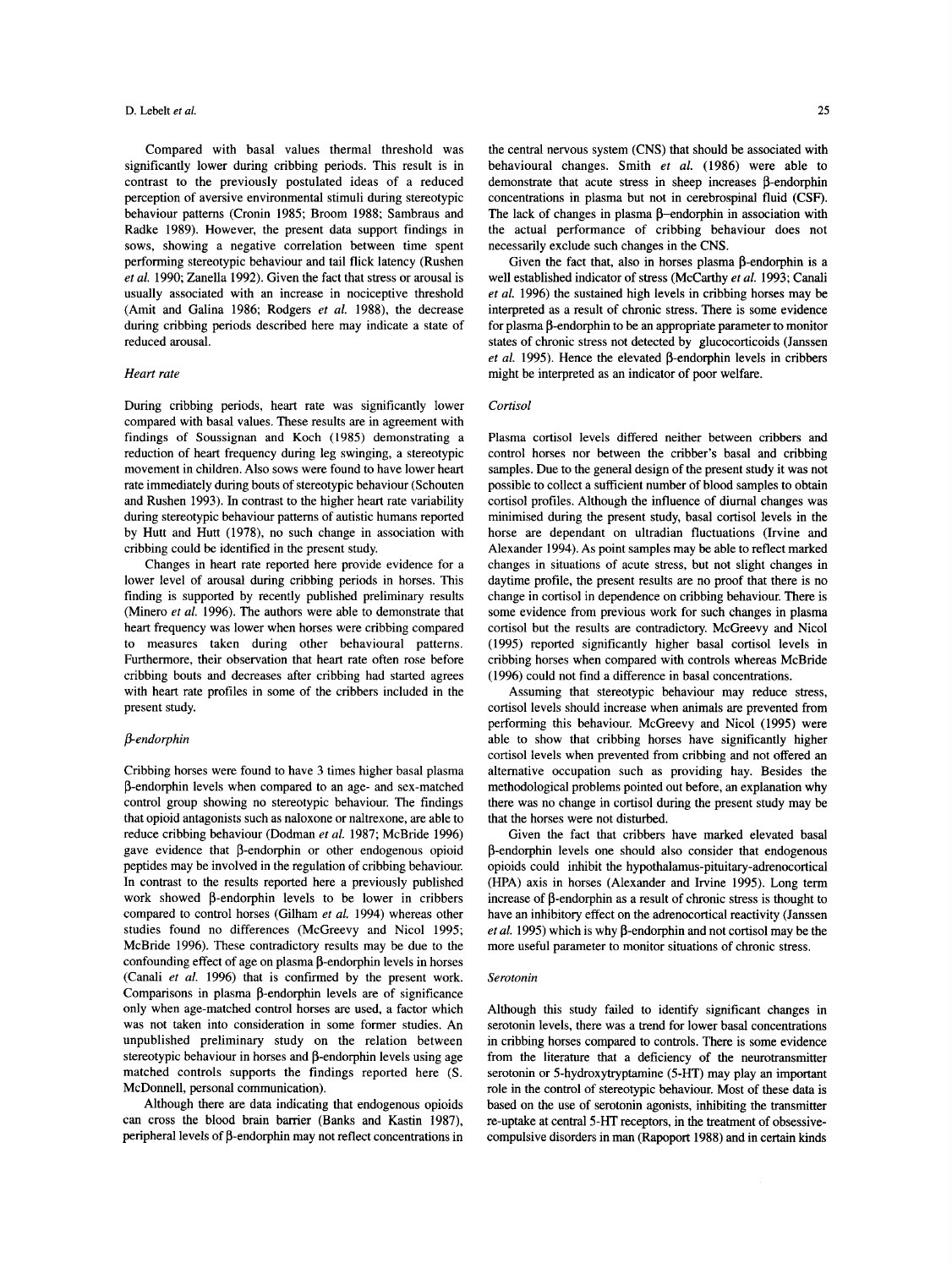of stereotypic behaviour in animals such as acral lick dermatitis in dogs (Goldberger and Rapoport 1991). In horses, administration of serotonin re-uptake inhibitors such as clomipramine as well as of 1-tryptophan which is the natural precursor molecule from which serotonin is synthesised are reported to reduce stereotypic behaviour (McDonnell 1998). However, it remains unclear whether these are selective effects on stereotypic behaviour or just a result of a general sedative effect of these drugs.

#### *Conclusions*

Stereotypies in general may be an indicator of poor welfare in horses reflecting problems to cope with an inadequate environment (Broom and Kennedy 1993). Nevertheless, there is evidence from data presented here that the actual performance of an once established stereotypie may help horses to reduce arousal. Cribbing behaviour is associated with an decrease in both nociceptive threshold and heart rate. Assuming that this indicates a state of lower arousal, cribbing seems to have a positive effect on affected horses. **As** there is no evidence for a general reduction in the state of health caused by this stereotypic behaviour pattern symptomatic 'treatments' such as mechanical or surgical methods to prevent cribbing movements are at least doubtful from a welfare point of view.

The marked elevation of basal  $\beta$ -endorphin levels and the trend for lower basal serotonin concentrations in cribbing horses could provide evidence for an imbalance between their endogenous opioid and serotonergic systems as postulated by Dodman *et al.* (1997). As both can have modulating influence on dopaminergic neurons, an opioid-mediated activation and a lack of serotonin-mediated inhibition of central nervous dopaminergic pathways may be involved in the performance of stereotypic behaviour patterns. This hypothesis would explain the inhibitory effects of opioid antagonists (Dodman *et al.* 1987; McBride *et al.*  1996) and serotonin agonists (McDonnell 1998) on cribbing in horses. The question whether the high resistance of once established cribbing behaviour against environmental improvements may be related to such changes in neuroendocrinological systems needs further investigation.

Furthermore, the role of  $\beta$ -endorphin as a potential indicator of chronic stress should be taken into consideration for future work focusing on the causes for development and manifestation of stereotypic behaviour in the horse.

## **Acknowledgements**

We would like to acknowledge Dipl. Ing. Rolf Schmidt for the construction of the device for nociceptive measurements, Nicole Bucher and Hermann Kuchler for their technical assistance and all the horse owners for giving access to their animals.

This project was funded by a grant of the Deutsche Forschungsgemeinschaft (German Research Council).

## **Manufacturers' addresses**

- 'Microsoft, Redmont, Washington, USA.
- <sup>2</sup>Polar-Electro, Turku, Finland.
- <sup>3</sup>Peninsula Laboratories, St. Helens, UK. <sup>4</sup>Savant Instruments, Formingdale, USA.
- 5Wallach, Turku, Finland.
- <sup>6</sup>Sigma Chemicals, Deisenhofen, Germany.
- 'Chromsystems, Munich, Germany.
- 8Beckman, Munich, Germany.

<sup>9</sup>Scientific Software Service, Berlin, Germany.

# *26* Cribbing behaviour

## **References**

- Alexander, S.L. and Irvine, C.H.G. (1995) The effect of naloxone administration on the secretion of corticotropin-releasing hormone, arginine vasopressin, and adrenocorticotropin in unperturbed horses. *Endoerin.* 136.5 139-5 147.
- Amit, *Z.* and Galina. H.G. (1986) Stress-induced analgesia: adaptive pain suppression. *Phy,\io/ Rei.* 66, I09 I - **1** I20
- Banks, W.A. and Kastin, A.J. (1987) Saturable transport of peptides across the blood-brain barrier. *Life Science41,* 1319.1338,
- Borroni, A. and Canali, E. (1993) Behavioural problems in thoroughbred horses reared in Italy. In: *Proceedings* of *the International Congress on Applied Ethohgy,* Berlin. Eds: M. Nichelmann. H.K. Wierenga and **S.** Braun. KTBL, Darmstadt, Germany. pp 43-46.
- Broom, D.M. (1988) The scientific assessment of farm animal welfare. *Appl. anim. Behali Sci.* 20, *5-* 19.
- Broom, D.M. and Kennedy, M.J. (1993) Stereotypies in horses: their relevance to welfare and causation. *Equine* **vef.** *Educ. 5,* 151-154
- Canali, E., Ferrante, V., Matiello, **S.,** Sacerdote, P., Lebelt, D. and Zanella, A.J. (1996) Plasma levels of  $\beta$ -endorphin and in vitro lymphocyte proliferation as indicators of welfare in horses in normal and restrained conditions. *Pferdeheilkunde* 12, 415-418.
- Chambers, **J.P.** Livingston, A. and Waterman, A.E. (1990) A device for thresholds in horses. J. *Ass.* **vet.** *Anaesth.* **17,** 42-44.
- Cronin, G.M. (1985) *The Development and Significance of Abnormal Stereotyped Behaviour in Tethered Sows.* PhD Thesis, Agricultural University of Wageningen, The Netherlands.
- Dodman, **N.H.,** Shuster, L., Court, M.H. and Dixon, R. (1987) Investigation into the use of narcotic antagonists in the treatment of **a** stereotypic behaviour pattern (crib-biting) in the horse.Am. J. *vef. Rrs.* **48,** 31 1-319.
- Dodman, N., Moon-Fanelli, A,, Mertens, P, Fluger, S. and Stein, D. (1997) Animal models for obsessive compulsive disorders. In: *Obsessive Compulsive*  Disorders: Diagnosis, Etiology, Treatment. Eds: D. Stein and E. Hollander. MDI, New York.
- Engelhardt, B. (1990) *Zur Geschichte der Untugenden des Pferder Sympfome, Ursachen, Behandlung and Forensik.* Diss. med. vet., University of Giessen, Germany.
- Gilham, S.B., Dodman, N.H., Shuster, L., Kream, R. and Rand, W. (1994) The effect of diet on cribbing behavior and plasma  $\beta$ -endorphin in horses. *Appl. anim. Behav. Sci.* **41,** 147-153.
- Goldberger, E. and Rapoport, J.L. (1991) Canine acral lick dermatitis. Response to the antiobsessional drug clomipramine. J. *Am. anim. Hosp. Ass.* **22,** 179-182.
- Hutt, C. and Hutt, S.J. (1978) Heart rate variability the adaptive consequences of individual differences and state changes. In: *Humun Behaviour and Adaptation.*  **Eds:** N. Blurton-Jones and V. Reynolds. Taylor and Francis Ltd., London. pp 171-189.
- Irvine, C.H.G. and Alexander, S.L. (1994) Factors affecting the circadian rhythm in playma cortisol concentrations in the horse. *Domest. anim. Endocrind* 11, 227-238.
- Janssen, C., Helmond, F., Loyens, **I.,** Schouten, W. and Wiegant, V. (1995) Chronic stress increases the opioid-mediated inhibition of the pituitary-adrenocortical response to acute social stress in pigs. *Endocrinol.* 136, 1468-1473.
- Kammerling, S.G., Weckman, T.J., DeQuick, D.J. and Tobin, T. (1985) A method for studying cutaneous pain perception and analgesia in horses. J. *Pharmacol. Meth.* 13, 267-274.
- Lebelt, D., Schönreiter, S. and Zanella, A.J. (1996) Salivary cortisol in stallions: the relationship with plasma levels, daytime profile and changes in response to Eemen collection. *Pferdeheilkunde* **12,** 4 **I** 1-4 14.
- Luescher, A., Mckeown, D.B. and Dean, H. (1998) A cross-sectional study on compulsive behaviour (stable vices) in horses. *Equine vet. J.. Suppl.* **27,** 14-18.
- Mason, G. (1991) Stereotypie: a critical review.Anim. *Behav.* 41, 1015-1037.
- McBride, S. (1996) A comparison of physical and pharmacological treatments for stereotyped behaviour in the horse. In: *Proceedings* of *the 30th International Cimgrcss of the International Society for Applied Ethology.* Eds: **I.** Duncan, K. Widowski and D. Haley. University of Guelph, Canada. p 26.
- McCarthy. R.N., Jeffcott, L.B., Clarke, 1.1. (1993) Preliminary studies on the use of plasma  $\beta$ -endorphin in horses as an indicator of stress and pain. *J. equine vet. Sci.* 13,216-219.
- McDonnell, **S.** (1998) Pharmacological aids to behavior modification in horses. *Equine vet. J., Suppl.* **27,** *SO* (Abstr.).